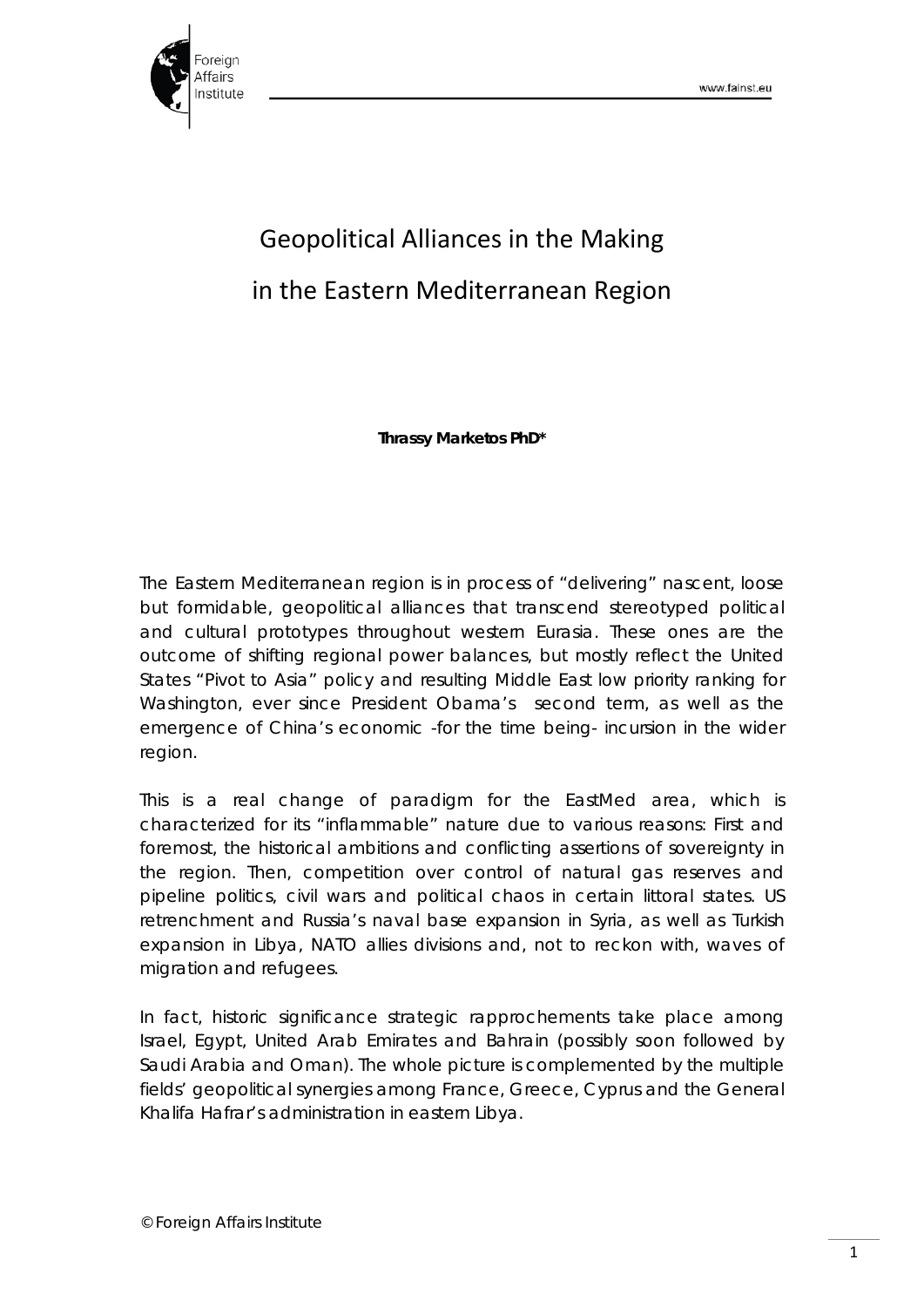

Recently, various acts of rapprochement were manifested by India as well. These developments follow the recent inauguration of the Eastern Mediterranean Gas Forum (EMGF) as international organization (16.01.2020), though witch Egypt, Israel, Cyprus, Greece, Jordan and the Palestinian Authority amplify the geopolitical spectrum of the trilateral synergies in the region (Israel, Greece, Cyprus - Egypt, Greece, Cyprus – Jordan, Greece, Cyprus).



*Picture 1: Conflicting alliances in Eastern Mediterranean, F. W. Engdahl, "The Mad Geopolitics of Israel's EastMed Gas Pipeline", 19.01.2020*

On the opposite site, Turkey multi facet alignment with Qatar and its petroleum industry visions for EastMed hydrocarbon deposits exploitation, run parallel to Ankara's military and sea zones agreements with Libya's Government of National Accord (GNA, Tripoli). Allying itself with GNA permits Ankara to gamble essentially for the geopolitical control of the Mediterranean.

Turkish aggressive practices and machinations in Eastern and Central Mediterranean, in blunt contradiction to International Law of the Sea norms, pretending to defend the rights of its Turkish-Cypriots affiliates in occupied territories of northern Cyprus to exploit under sea hydrocarbon deposits- are indicative of Turkey policy. In reality, Turkey is instrumentalizing EastMed subsea deposits for hiding its nationalistic, imperialist visions labeled "Mavi Vatan" (Blue Homeland), in direct violation of the Republic of Cyprus and Greece's lawful rights.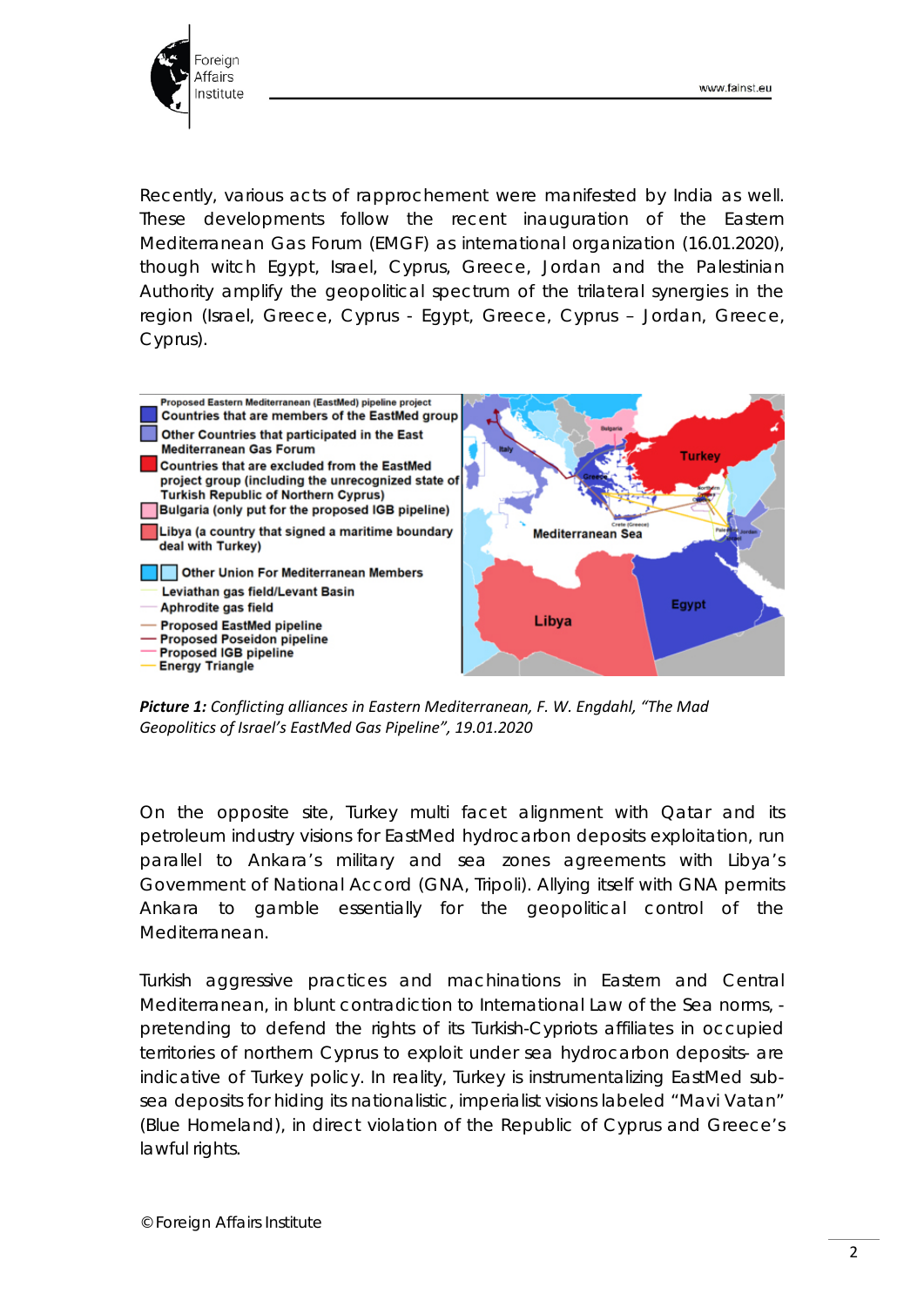



*Picture 2: N. Tsafos, CSIS, August 2020.*



*Picture 3: Angst in the Aegean. A row between Turkey and Greece over gas is raising tension in the eastern Mediterranean, The Ecomomist, 20.08.2020*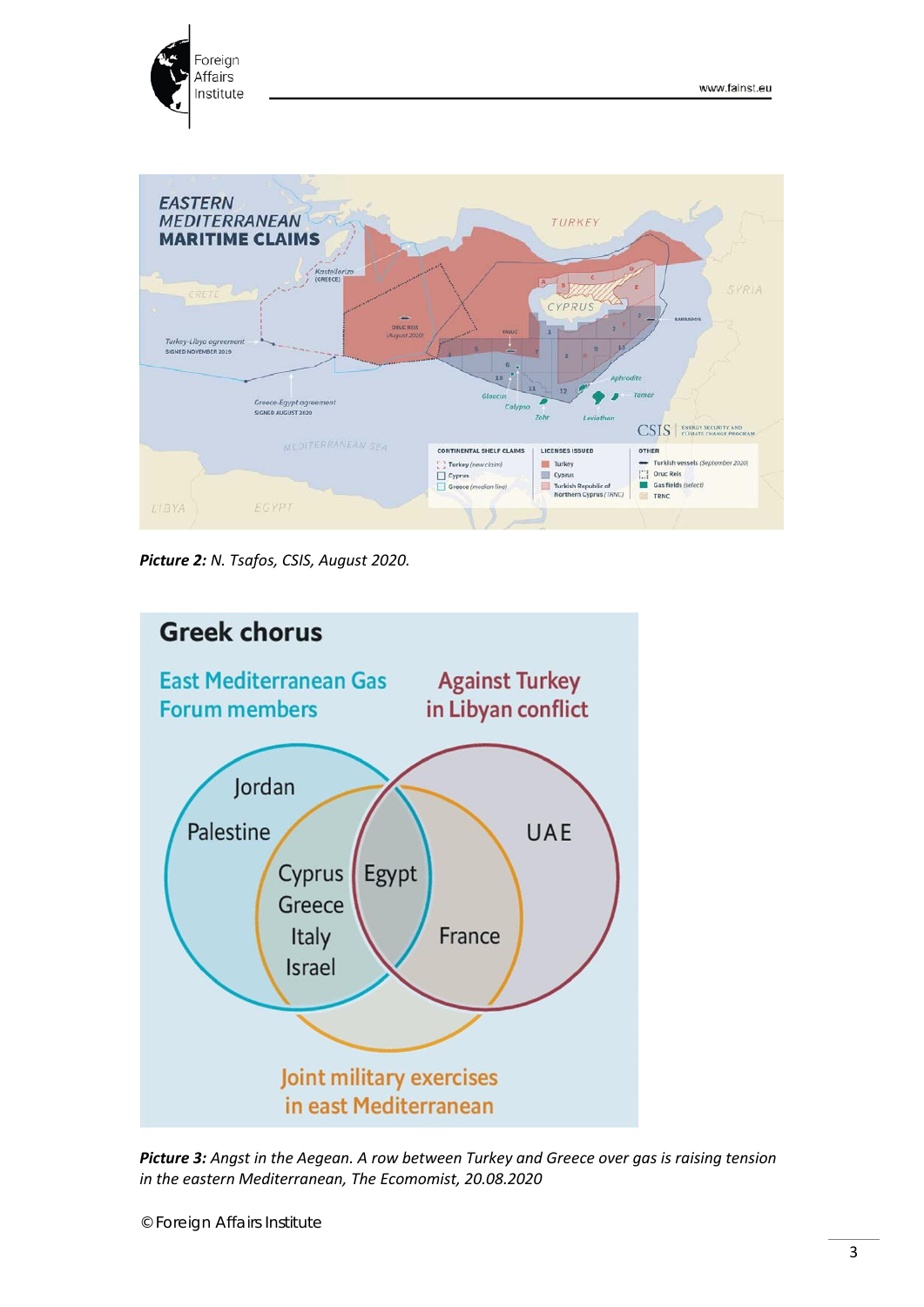



*Picture 4: Map by Philippe Morgan de Rivery, based on data from International Energy Agency, Wood Mackenzie, CSIS. Positions of ships as of 3 September 2020, per marinetraffic.com.*

Ankara's expansionist policy aims to de facto annulment of the EastMed pipeline project, agreed in early January 2020 by Israel, Cyprus and Greece. Revisionist Turkish pretensions, expressed through aggressive navy practices, combined with Qatar natural gas exports to EU markets revenue loses in case that this project comes to reality, reveal reality. Turkey may be "thirsty" for natural gas for advancing its climate friendly energy transition, but very costly hydrocarbon exploitation in the huge depths of the Eastern Mediterranean, come in sharp contrast with the free of geopolitical animosities Turkey's newly discovered deposits in the Black Sea and, of course, imports from Azerbaijan and Russia.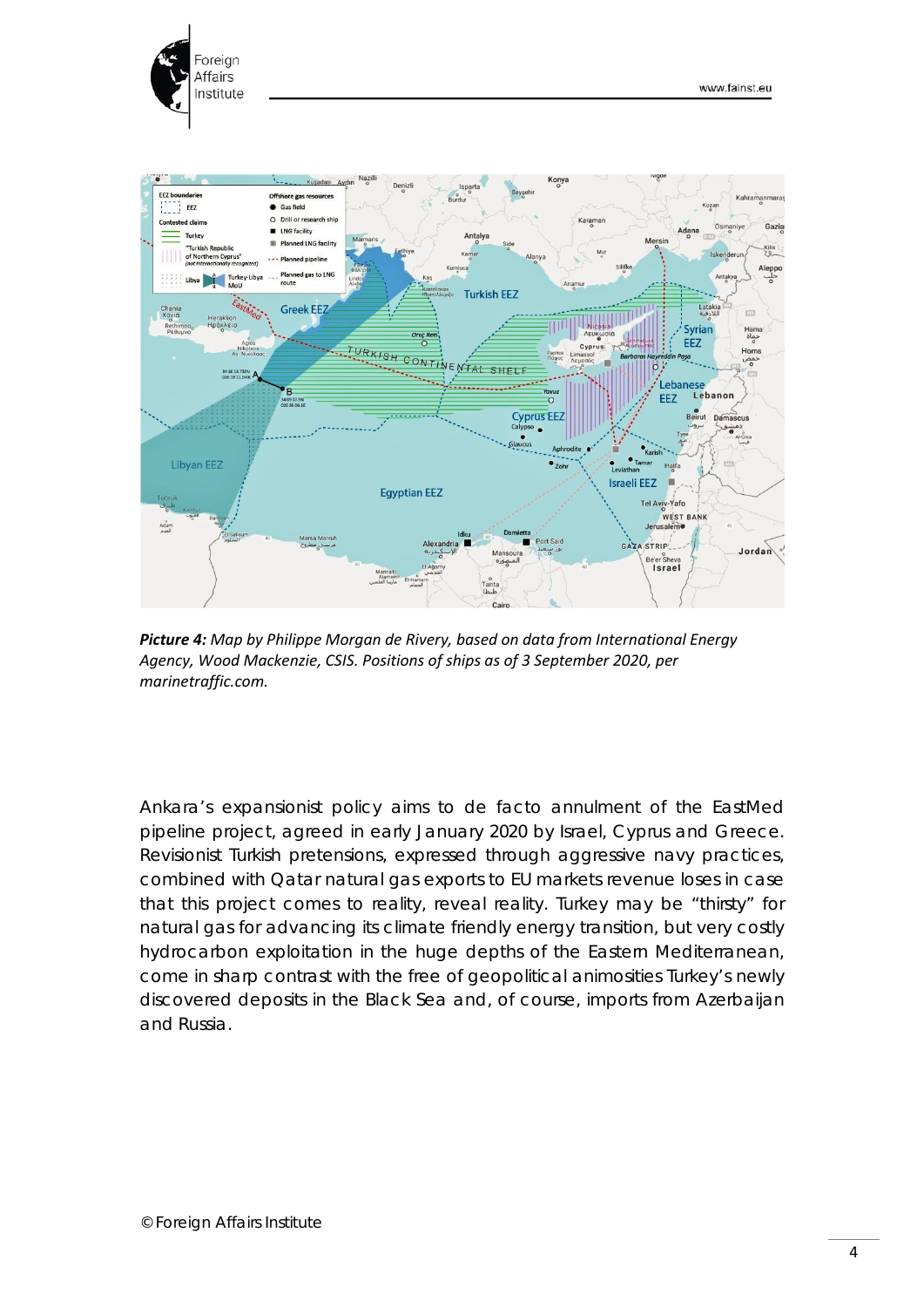



*Picture 5: International Infrastructures, DEPA (www.depa.gr/internationalinfrastructures/?lang=en).*

Turkish imperialism directly affects shipping lanes and energy markets, harassing trade and hydrocarbons transportation in the Suez Canal, Bosporus, Gibraltar, Bad el Manteb and Hormuz straits, thus damaging European and Western in general interests in the Eastern Mediterranean. Unfortunately, the West is lacking a common position strategy, as the US foreign policy was more or less disengaged from Middle East and Eastern Mediterranean issues ever since Obama was in office.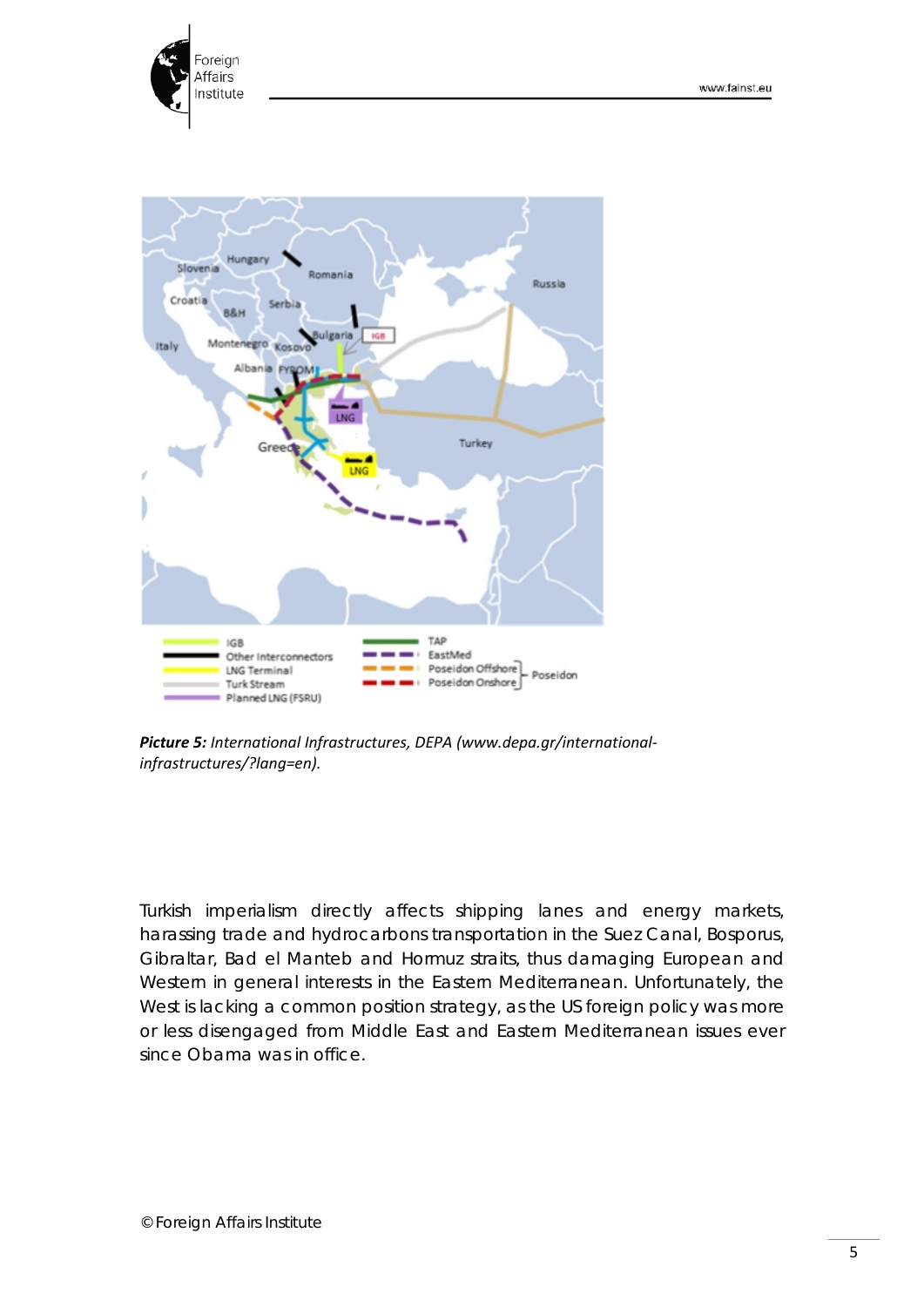

*Picture 6: Choke points in the Mediterranean. Main and secondary traffic lanes and ports, LIMES (www.limesonline.com).*

Russia herself, is seeking the geopolitical imperative of securing access to the warm waters of the Eastern Mediterranean ports and global shipping lanes, but is also feeling quite at ease collaborating with Turkey against the entry of EastMed gas to European markets, which will surely deprive her of supremacy there. As for China, Beijing's Belt and Road Initiative is mostly focused to business, although its military presence in the Horn of Africa probably foreshadows aggressive geopolitical presence in the Eastern Mediterranean too.

The EU member states are divided towards Turkish policies; Italy, Spain and Malta are restrained due to military and economic deals with Ankara, as for Germany, having interests invested in Turkey, she tries to mediate between Ankara, Athens and Nicosia. France, for its part, is vexed by Turkish hegemonic moves in Levante and North Africa. Paris geopolitical interests invested in the region and cultural opposition to radical Islam directives professed by the Erdogan regime, drive these countries to political collision. In addition, Erdogan aspiration for leadership among Muslims word wide, and his wish to defend supposedly oppressed ones in European states, collide with the French President Macron's will to subdue Islam institutions to state control. Ironically enough, that's the exact purpose served by the Ataturk policies toward Turkish Islam in the 1930's.

© Foreign Affairs Institute

Foreign Affairs

Institute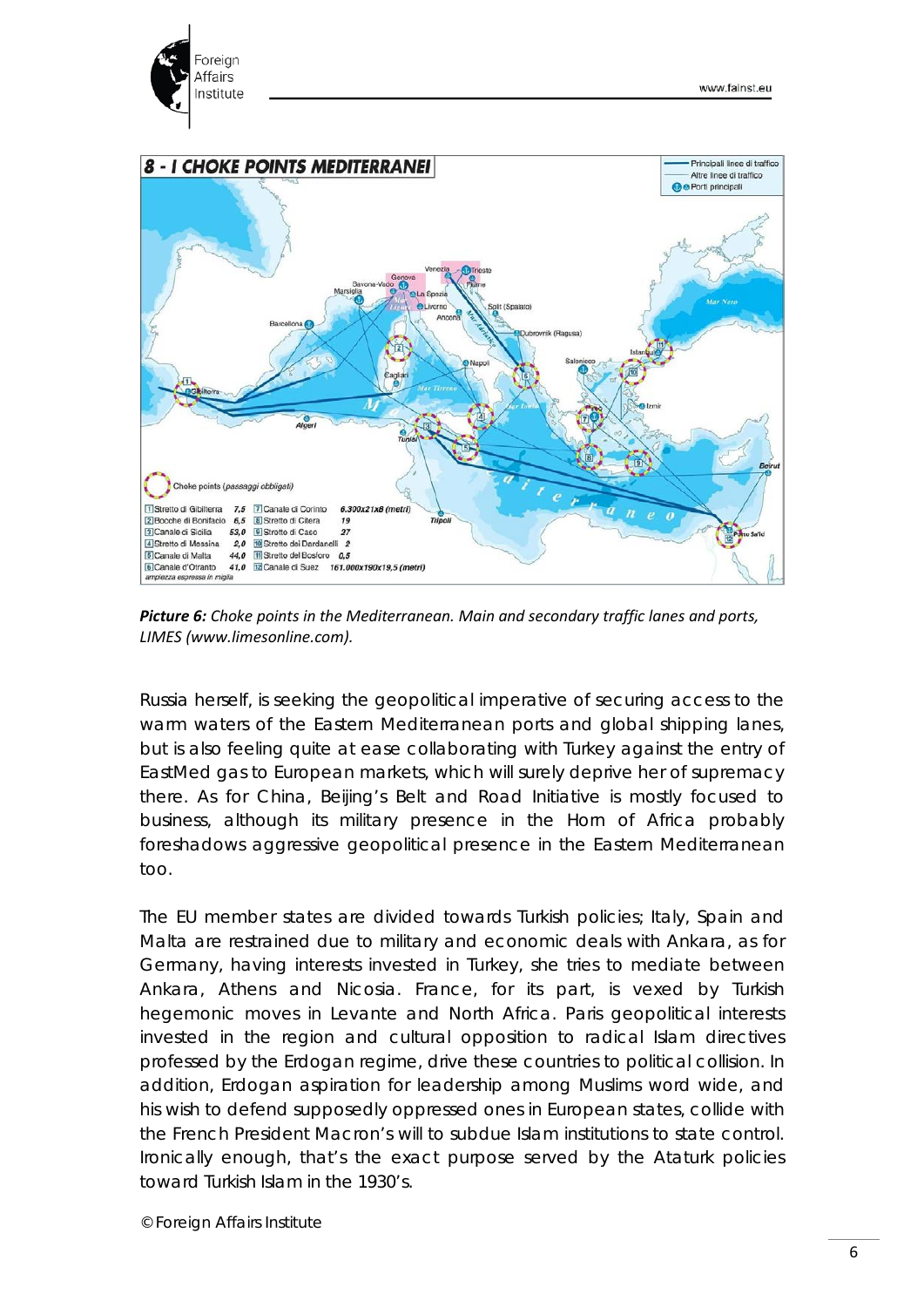

The policy conflict between Turkey and France has religious, ideological and identity overtones, and features the battle between pro-Islamist and anti-Islamist forces. Ankara supports extremist Islamist factions as GNA in Libya, Hamas in Lebanon and Muslim Brotherhood movement in Egypt, and strikes Kurdish forces fighting against the Islamic State (ISIS) in northern Syria. France has banned the Turkish far right nationalist "Grey Wolves" movement in its territory, having greatly suffered lately by Islamic terrorism.

Same views are shared by Israel, coming to realize that it is Turkey the real threat, not Iran, as it seeks to assume the leadership of the Muslim world and revive the Ottoman Empire. Erdogan's pro-Islamist policy in Syria and Libya and the military support he offers to the Muslim Brotherhood forces there, even employing Syrian Jihadists, has also alarmed Egypt and the UAE. Both countries consider the Turkish interventionism in regional conflicts in pursuit of Ankara's geopolitical interests in the Eastern Mediterranean and the Red Sea, an existential threat to their international strategies.



*Picture 7: Indian Ocean: new center of the world? , [\(www.diploweb.fr\)](http://www.diploweb.fr/).*